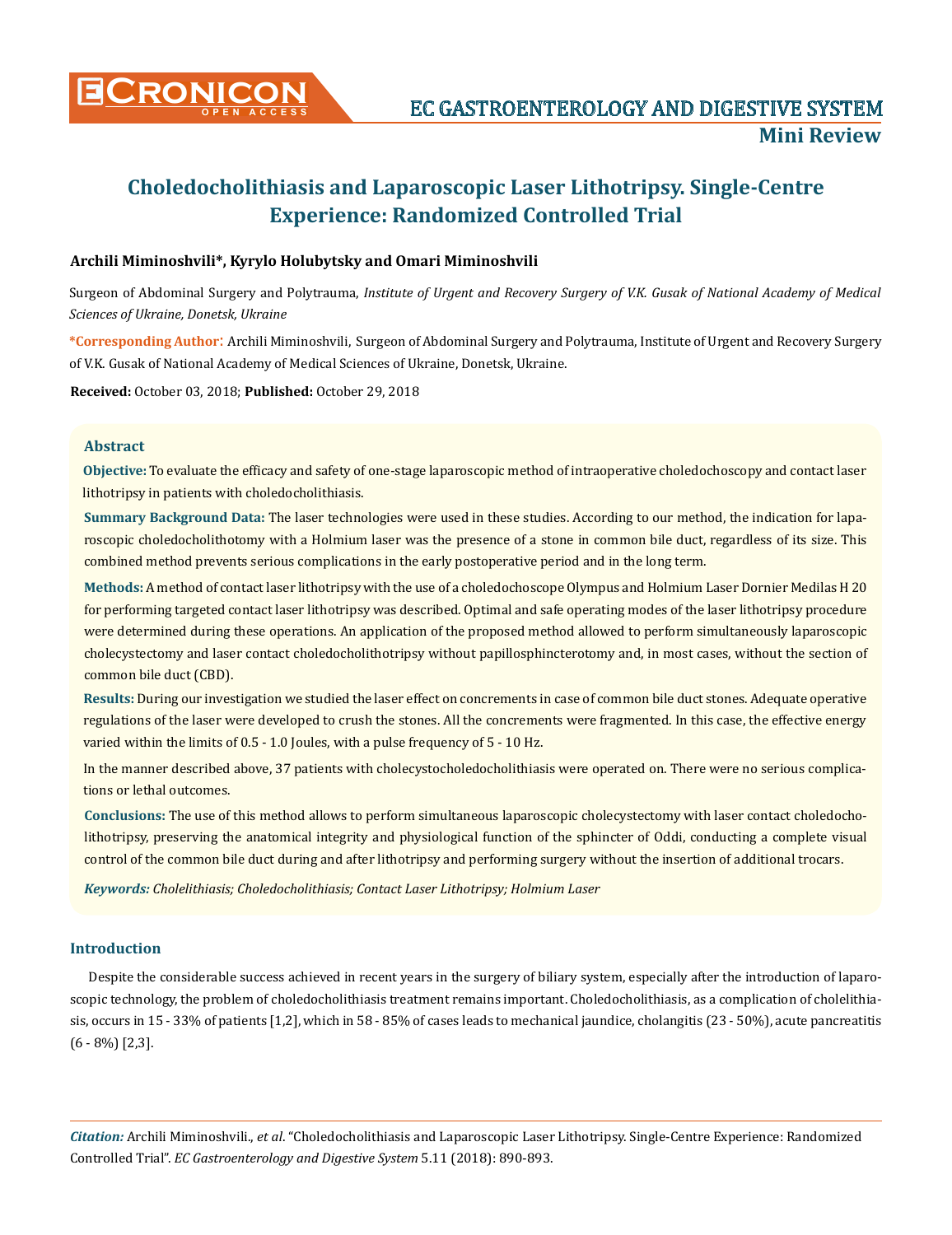Currently, most surgeons prefer a two-stage method for treating cholecystocholedocholithiasis. At the first stage, endoscopic papillosphincterotomy is performed with various types of lithotripsy and common bile duct stones extraction and, subsequently, the second stage is laparoscopic cholecystectomy. At the same time, the number of complications with two-stage operative interventions on biliary system is high and the percentage of unsatisfactory results, according to various factors, does not have a significant downward trend [3]. In addition, papillosphincterotomy is contraindicated for prolonged stenosis, including those caused by chronic pancreatitis, cysts of the head of pancreas; peripapillary diverticulum, specific anatomical features of the major duodenal papilla; large or multiple stones of common bile duct, with the impossibility of an adequate section of the sphincter and lithotripsy; duodenal stasis and severe coagulopathy [4].

## **Methods**

In our work we used the laser device Dornier Medilas H 20 and the laparoscopic system "Olympus" (Japan). The Dornier Medilas H 20 is a holmium YAG laser especially designed for the treatment of stones and soft tissue, featuring 20 watts of power and 2.1 micron wave length, the impulse duration is 350 milliseconds. Complemented by a variety of flexible light guide fibers, virtually all stone locations are accessible in endoscopic applications.

The beginning of the operation fully corresponded to laparoscopic cholecystectomy. After the visualization of elements of the neck of gallbladder, we clipped and crossed the cystic artery. The distal part of the cystic duct was also clipped. Through the cystic duct, a choledochoscope "Olympus" CHF type P20 with a working IT diameter of 4,9 mm and a channel size of 2.2 mm, was inserted into the common bile duct. In the case of insufficient width of the cystic duct, it was mechanically dilated with a dissector. In case of the impossibility of choledochoscope insertion through the cystic duct, a choledochotomy was performed. After visualization of the stone in the common bile duct, the Holmium laser Dornier Medilas H 20 was brought to it and stage-by-stage fragmentation of the stone was performed. The procedure was continued till the formation of stone fragments 2 - 3 mm in size. Different laser power was used, it depends on the density of stone. Lithotripsy was performed in a pulsed mode with a frequency of 5 - 10 Hz and an energy of 0.5 - 1.0 Joules. After checking the permeability of the distal part of common bile duct, fragments of the stone were washed away into the duodenum. After the control checking of the bile ducts, a choledochoscope was removed from the common bile duct.

The main advantage of a Holmium laser is a good visualization of the working surface, it does not generate vapor bubbles (unlike other laser devices).

During the operation, vaporization occurs in the irrigation fluid near the tip of the optical fiber, where a vapor bubble appears with each laser flash. The diameter of the bubble depends on the energy of the laser flash; its width is several millimeters. The duration of the existence of a bubble is comparable to the duration of a laser flash, it is about 500 mcs. The human brain cannot perceive such short-term events, so the bubble is invisible.

When large fragments or multiple concrements were formed, the lithotripsy procedure was repeated until all the fragments migrated to the duodenum with the wash fluid stream. The lithotripsy process was performed under visual control in real time.

Thirty-seven patients underwent surgery during the study period. Common bile duct was drained through a stump of the cystic duct in 17 patients and through the common bile duct incision in 11 patients. The drainage tube was inserted through one of the trocar on the abdominal wall. In 9 patients common bile duct was not drained and the stump of the cystic duct was clipped. The gallbladder was extracted from the abdominal cavity through an incision above the umbilicus. The main indication of external drainage of common bile duct was the presentation of cholangitis and the duration of jaundice.

## **Results**

During our investigation we studied the laser effect on concrements in case of common bile duct stones. Adequate operative regulations of the laser were developed to crush the stones. All the concrements were fragmented. In this case, the effective energy varied within the limits of 0.5 - 1.0 Joules, with a pulse frequency of 5 - 10 Hz.

*Citation:* Archili Miminoshvili., *et al*. "Choledocholithiasis and Laparoscopic Laser Lithotripsy. Single-Centre Experience: Randomized Controlled Trial". *EC Gastroenterology and Digestive System* 5.11 (2018): 890-893.

891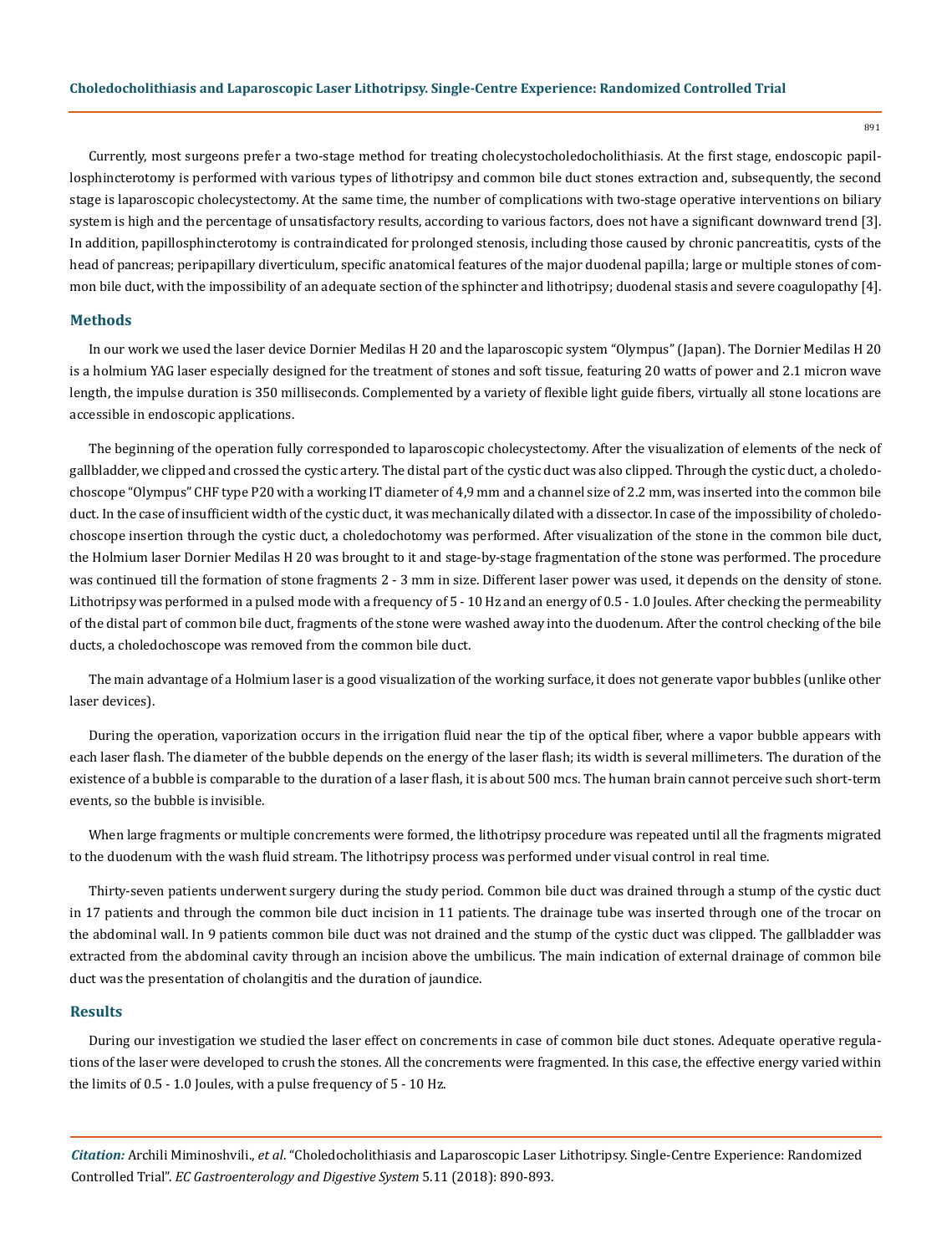#### **Choledocholithiasis and Laparoscopic Laser Lithotripsy. Single-Centre Experience: Randomized Controlled Trial**

892

In the manner described above, 37 patients with cholecystocholedocholithiasis were operated on. In all cases, mechanical jaundice was noted. In 18 patients, concrements were blocked and located in the terminal section of common bile duct. In 19 cases, the stones were freely located in the lumen of the common bile duct. In 12 cases there were destructive forms of cholecystitis. Purulent cholangitis was noted in 9 cases. Common bile duct was drained in all cases when signs of cholangitis were detected or a choledochotomy was performed.

According to our method, the indication for choledocholithotomy was the presence of a concrement in common bile duct, regardless of its size.

In two observations we used the traditional method of open choledocholithotomy. In one case, due to the severe stenosis of the distal part of the common bile duct we performed choledochoduodenoanastomosis. In another observation the reason of laparotomy was the multiple large concrements in the common bile duct, which prevented the washing of the fragments into the duodenum. During the surgery it was found out that the distal stone was blocked into the ampulla of Vater.

In the early postoperative period, in two cases, bile flow occurred from the drainage, which independently ceased on the second and fourth days. Drainage tubes were removed after cholangiography.

There were no other serious complications or lethal outcomes.

The advantage of the proposed method is that common bile duct stones extraction is performed simultaneously with cholecystectomy without papillosphincterotomy and more often without choledochotomy, which prevents the jeopardy of serious complications in the early postoperative period and in the long term.

#### **Conclusion**

The use of this method allows perform simultaneous laparoscopic cholecystectomy with laser contact choledocholithotripsy, preserving the anatomical integrity and physiological function of the sphincter of Oddi, conducting a complete visual control of the common bile duct during and after lithotripsy and performing surgery without the insertion of additional trocars.

#### **Compliance with Ethical Standards**

#### **Conflict of Interest**

The authors declare that they have no competing interests.

#### **Research involving human participants and/or animals**

The present manuscript is in compliant with ethical standard. This study does not involve any kind of animal related contacts or experiments by any of the listed authors.

#### **Informed Consent**

All the patients included gave their informed consent.

## **Bibliography**

- 1. Abdulrahman M Aljebreen., *et al*[. "Efficacy of spyglass-guided electrohydraulic lithotripsy in difficult bile duct stones".](https://www.ncbi.nlm.nih.gov/pmc/articles/PMC4271012/) *The Saudi [Journal of Gastroenterology](https://www.ncbi.nlm.nih.gov/pmc/articles/PMC4271012/)* 20.6 (2014): 366-370.
- 2. Adib R and Motson RW. "Can all common bile duct stones be treated at the time of the Laparoscopic cholecystectomy?" Abstracts  $11<sup>th</sup>$ EAES Congress (2003): 160.

*Citation:* Archili Miminoshvili., *et al*. "Choledocholithiasis and Laparoscopic Laser Lithotripsy. Single-Centre Experience: Randomized Controlled Trial". *EC Gastroenterology and Digestive System* 5.11 (2018): 890-893.